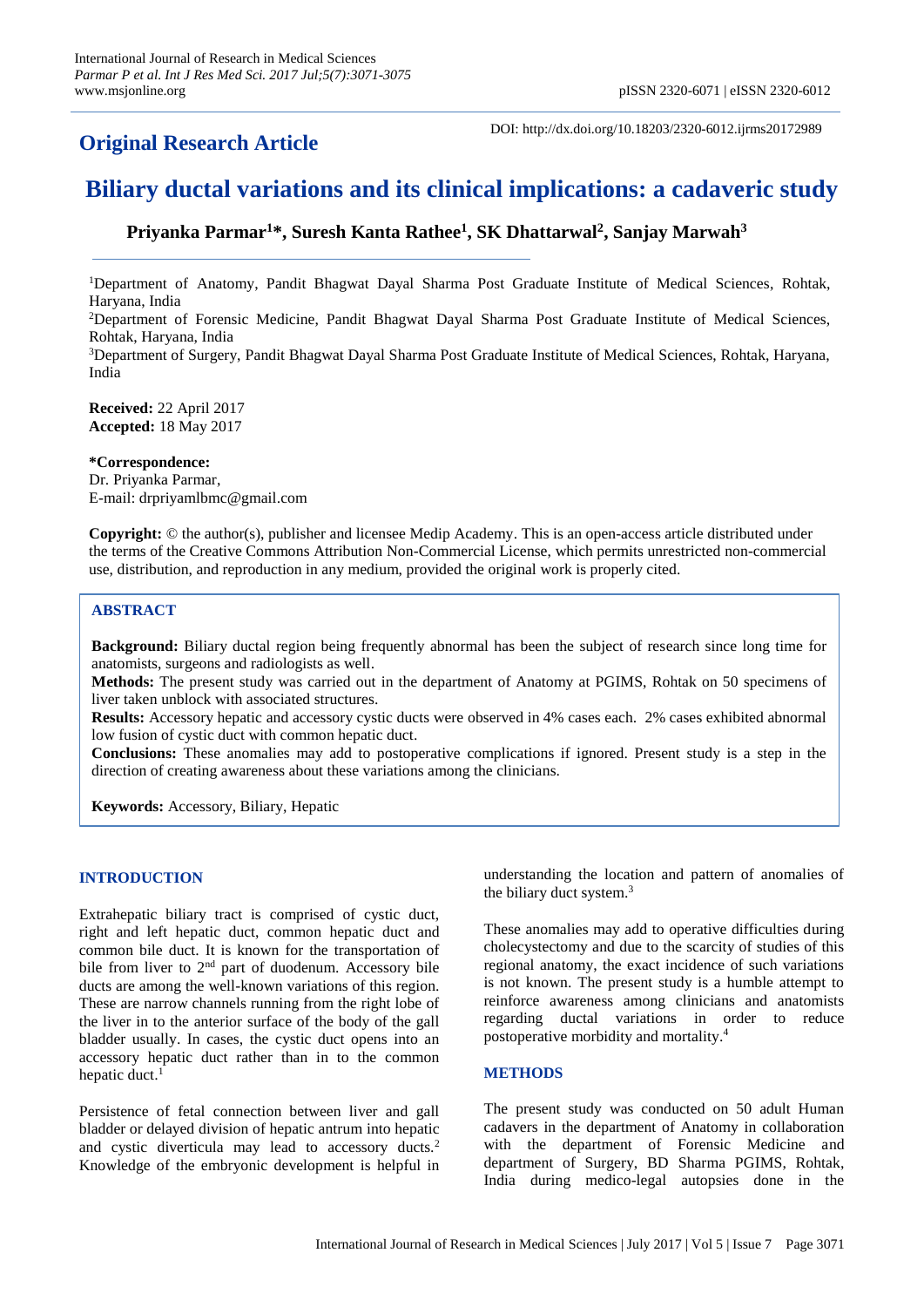department of Forensic Medicine after taking informed consent. After a vertical midline incision, the abdomen was exposed layer by layer. Specimens were collected as block dissection of the liver along with its associated structures. Each specimen was thoroughly washed to remove blood clots and after cleaning from surrounding fascia, it was fixed in 10% formalin for 24 hours. Further dissection was done to identify all the structures. Photographs of specimens showing variations were taken and if accessory ducts got noticed, their length and diameter recordings were taken with the help of Vernier caliper.

#### **RESULTS**

5 specimens displayed ductal variations. Four specimens out of 50 showed accessory bile ducts: accessory cystic and accessory hepatic duct (2 specimens each). The incidence turned out to be 4% for the same. In one

specimen, there was an abnormal low fusion of cystic duct with common hepatic duct (Table 1).

#### **Table 1: Incidence (%) of biliary ductal variations/anomalies.**

| <b>Anomalies</b>                                                  | <b>Frequency</b> | % incidence |
|-------------------------------------------------------------------|------------------|-------------|
| Accessory hepatic duct                                            |                  | $4\%$       |
| Accessory cystic duct                                             |                  | 4%          |
| Abnormal low fusion of<br>cystic duct with common<br>hepatic duct |                  | 2%          |

One case showed abnormal low fusion of cystic duct with common hepatic duct thereby the common hepatic duct was much longer and common bile duct length was much less. The length, diameter and pathway followed by these accessory ducts as observed in the present study were as follows:

#### **Table 2: Length, diameter and pathways of accessory ducts.**

| Diameter (in mm)          |                   |              |               |                |                                                                                                                                                                                                                                                                       |
|---------------------------|-------------------|--------------|---------------|----------------|-----------------------------------------------------------------------------------------------------------------------------------------------------------------------------------------------------------------------------------------------------------------------|
| <b>Accessory duct</b>     | Length<br>(in cm) | At<br>origin | Mid-<br>point | Entry<br>point | <b>Pathway</b>                                                                                                                                                                                                                                                        |
| Accessory<br>hepatic duct | 1.8               | 1.7          | 1.79          | 1.81           | In one specimen, out of 50 cases studied, an accessory<br>hepatic duct was observed arising from right lobe of liver<br>which then traversed downward towards left to join<br>common hepatic duct at the union of right and left hepatic<br>ducts (triple confluence) |
| Accessory<br>hepatic duct | 1.03              | 1.02         | 1.06          | 1.12           | Besides the above-mentioned specimen, one more<br>specimen showed accessory hepatic duct arising from the<br>right lobe of liver; which followed a downward course<br>towards left to join common bile duct on the right side.                                        |
| Accessory cystic<br>duct  | 2.4               | 0.69         | 0.73          | 0.9            | In one specimen, an accessory cystic duct was observed to<br>arise from the neck of gall bladder which then traversed<br>downward to join the common hepatic duct.                                                                                                    |
| Accessory cystic<br>duct  | 2.1               | 0.4          | 0.41          | 0.48           | One more specimen showed an accessory cystic duct<br>arising from the neck of gall bladder which ran obliquely to<br>join common hepatic duct on the right side.                                                                                                      |



**Figure 1: Schematic diagram of cystic duct (CD), common hepatic duct (CHD), common bile duct (CBD).**

#### **DISCUSSION**

Misinterpretation of normal anatomy and anatomical variations during surgical and endoscopic procedures may contribute to major postoperative complications like biliary injuries thereby implicating that detailed knowledge of anatomical variations in hepato-biliary system is required.

The hepatic diverticulum arises from the ventral side of developing duodenum, during the 4<sup>th</sup> embryonic week which further divides into cranial (pars hepatica) and caudal parts. The cranial segment develops into liver and intrahepatic ducts, while gall bladder and extrahepatic biliary ducts develop from the caudal segment. The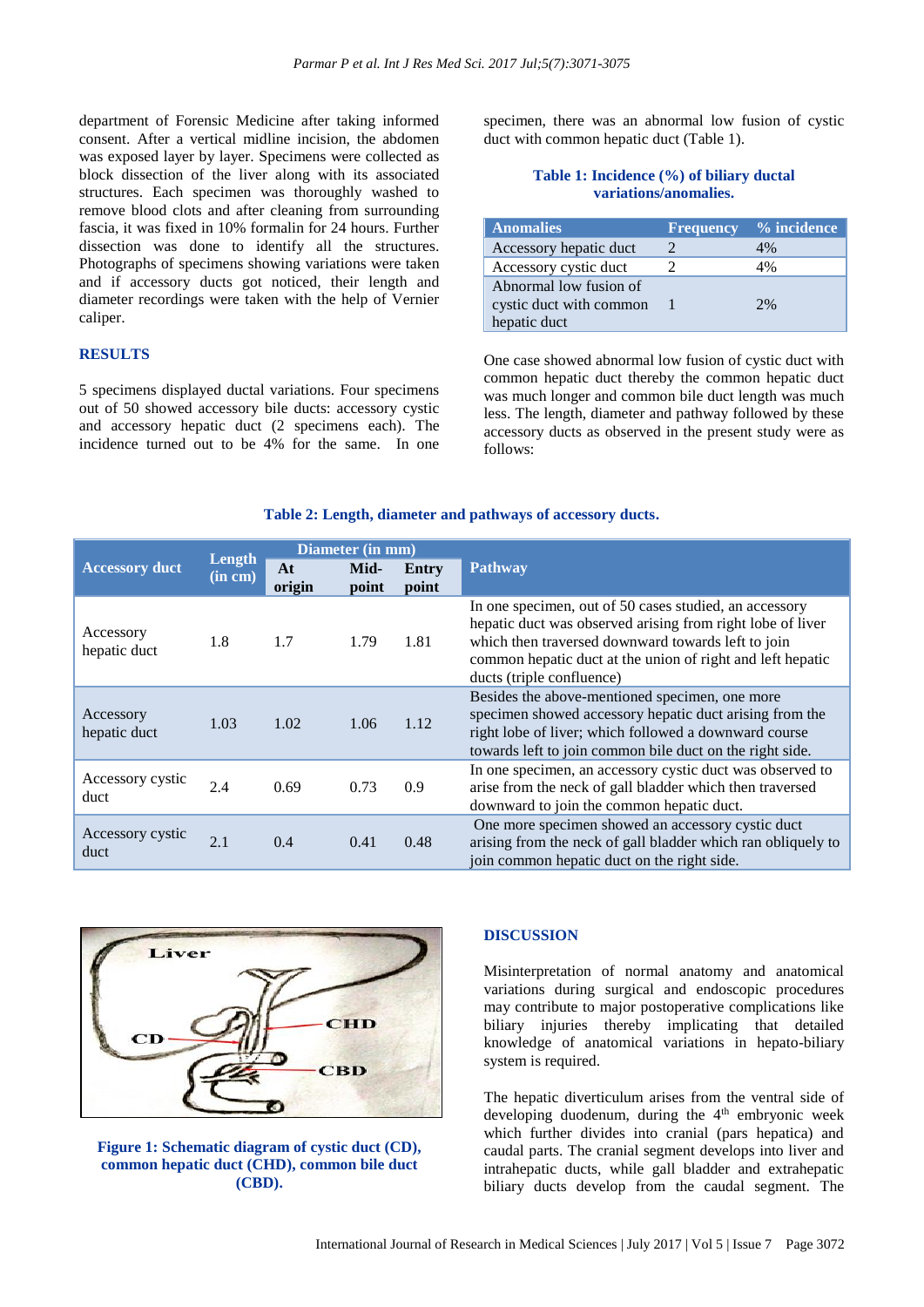proximal portions of anastomosing hepatic cell cords form the hepatic ducts. Most of these are absorbed except the more proximal ones which coalesce to form the future common hepatic duct. Incomplete absorption of these multiple primordial extrahepatic ducts is thought to give rise to accessory bile ducts. 1,5



#### **Figure 2: Left hepatic duct (LHD), right hepatic duct (RHD), accessory hepatic duct (AHD).**

Hepatic cystic ducts comprise of an anomalous junction between the gall bladder and the hepatic ducts where instead of common bile duct, the cystic duct directly drains the entire biliary tract into duodenum. Cases of hepatic cystic ducts had been reported in the literature by Aristotle et al, Losanoff et al and Adkins et al. No such anomaly was noted in the present study. $6-8$ 



#### **Figure 3: Gallbladder (GB), cystic duct (CD) and accessory cystic duct (ACD).**

Accessory hepatic ducts may be present and awareness of its possible presence is of surgical importance. There is a wide variation in its incidence varying from 0.67 to 31% as shown in the table below.

#### **Table 3: Comparison of incidence of accessory hepatic ducts as reported by various authors.**

| <b>Authors</b>                   | % of accessory hepatic ducts |
|----------------------------------|------------------------------|
| Khamiso et al <sup>9</sup>       | 0.67%                        |
| Flint et al <sup>10</sup>        | 15%                          |
| Lichtenstein et al <sup>11</sup> | 10%                          |
| Johnston et al <sup>12</sup>     | 31%                          |
| Uchiyama et al <sup>13</sup>     | 2.9%                         |
| Shobha devi et al <sup>14</sup>  | 10%                          |
| Taourel et al <sup>15</sup>      | 9%                           |
| Rajguru et al <sup>16</sup>      | 5%                           |
| Delic et al <sup>17</sup>        | 2.5%                         |
| Izuishi et al $18$               | 16%                          |
| Present study                    | $4\%$                        |

Accessory hepatic ducts were noted in 2 cases (4%) in the present study and this incidence was less as compared to most of the studies cited above. However, it was more than the study of Khamiso, Delic and Uchiyama. This observation was in accordance with the study done by Rajguru et al (5%).

In the present study, 2 out of 50 specimens were showing accessory cystic ducts (4%) which were less in incidence as compared to the finding of Dundaraddy and Mahesh (8%). Failure to recognize such unusual anatomic relationships or vestigial ductal structures like accessory ducts can cause serious injuries to the ducts during operative procedures thereby leading to bile leakage, peritonitis, shock etc and in turn contributes to morbidity and mortality.<sup>19</sup>

In the present study in one of the specimen an accessory hepatic duct was found to open just above the junction of union of right hepatic duct and left hepatic duct amounting to the incidence of 2%. Mariolis-Sapsakos et al categorized this pattern as triple confluence of right anterior and right posterior segments of right hepatic duct with left hepatic duct and reported this in 9.59% cases. Taourel et al, Dohke et al and Mortelem and Ros also reported this observation in 11% cases which was significantly higher than the present study<sup>15,20-22</sup>.

Talpur et al reported short cystic ducts (length <1cm) in 2.67% of cases. Nigam et al reported this in 16% cases but no such variation was noted in the present study.<sup>23,24</sup>

Bernard et al reported a case of double common bile duct. Lamah et al reported cases of duct dividing into two channels which opened separately into 2<sup>nd</sup> part of duodenum. In his review, he had come across 47 cases of double common bile duct. No such findings were observed in the present study.25-27

Low fusion of cystic duct with common hepatic duct had been reported in 8% to 11% cases in previous studies which was significantly higher than present study (2%).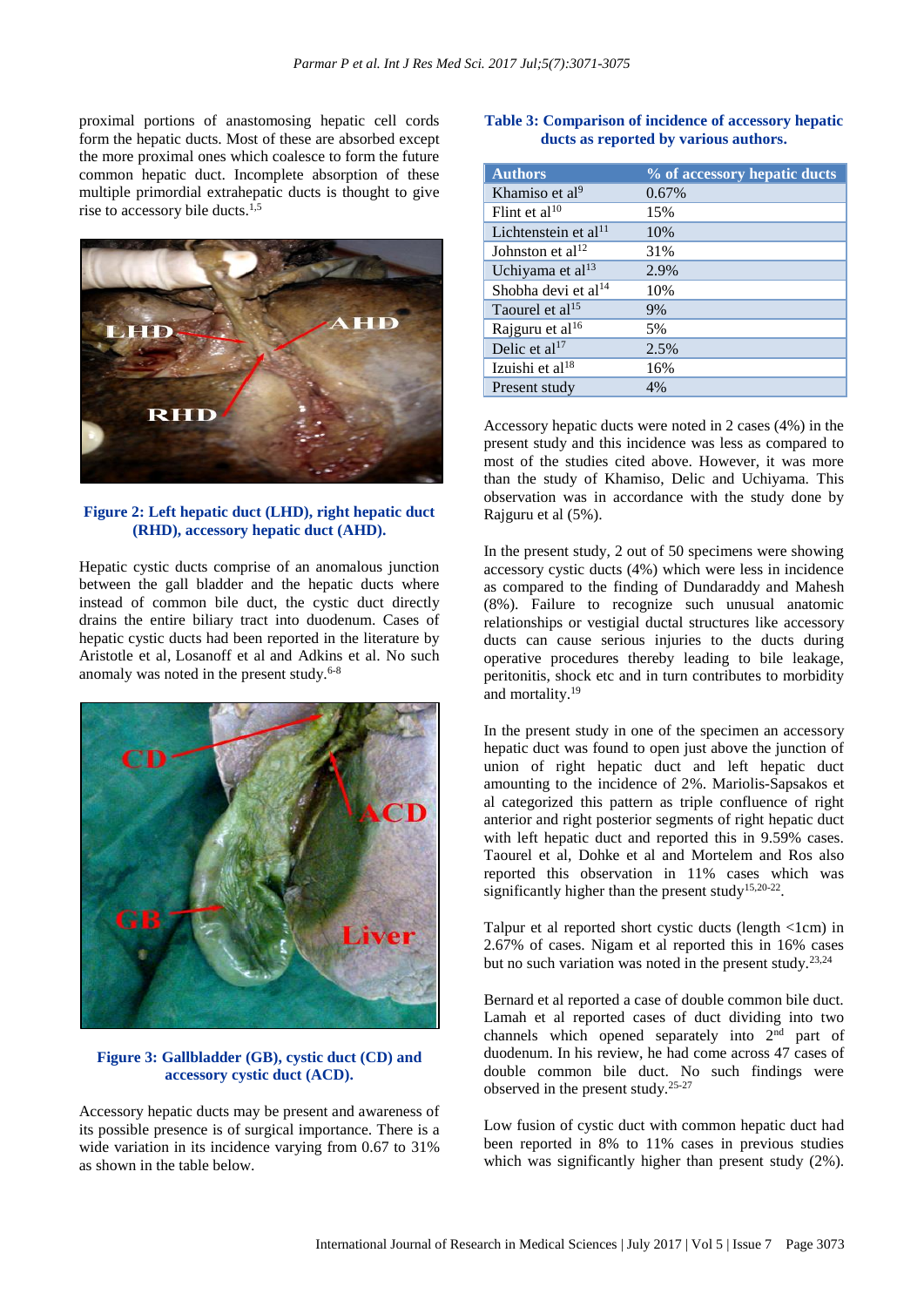Failure to recognize such variation may result into surgical errors.<sup>15.28,29</sup>

To the best of our efforts, we could not find data related to dimensions of accessory biliary ducts, thus the present study is not compared with any other study. This study thus may be a turning stone in providing valuable data in this context

#### **CONCLUSION**

The extra-hepatic biliary apparatus being highly variable can cause great problem to surgeons during hepatobiliary surgeries. Lack of recognition of them can cause complications such as leakage or liver atrophy. The focus of present study was on possible occurrence of ductal anomalies and adding to anatomical literature thereby laying down emphasis on accurate appreciation of such anatomic variations.

*Funding: No funding sources*

*Conflict of interest: None declared*

*Ethical approval: The study was approved by the Institutional Ethics Committee*

#### **REFERENCES**

- 1. Moore KL, Persaud TVN. The Developing Human; clinically oriented embryology.  $8<sup>th</sup>$  ed. New Delhi; Elsevier; 2008:220.
- 2. Bismuth H, Nakche R, Dimond T. Management Strategies in Resection for Hilar Cholangiocarcinoma. Annals Surg. 1992;215(1):312.
- 3. Moosman DA. The Surgical significance of six anomalies of biliary ductal system. J Surg Gynecol Obstet. 1970;131(4):655-60.
- 4. Abeysuriya V, Salgado S, Deen KI, Kumarage SK. Hepatic cystic duct and a rare extra-hepatic cruciatearterial anastomosis; a case report. J Med Case Rep. 2008;2:37.
- 5. Sadler TW. Langman's medical embryology. 8th ed. Philaldelphia: Lippincott Williams and Wilkins; 2000:283-285.
- 6. Aristotle S, Felicia C, Sakthivelavan S. An unusual variation of extrahepatic biliary ductal system; Hepatic cystic duct. JCDR. 2011;5(5):984-5.
- 7. Losanoff JE, Kjossev KT, Katrov E. Hepatic cystic duct-a case report. J Surg Radiol Anat. 1996;18:339-41.
- 8. Adkins RB, Chapman WC, Reddy VS. Embryology, Anatomy and Surgical applications of the extrahepatic biliary system. Surg Clin N Am. 2000;80:363-79.
- 9. Talpur KA, Laghari AA, Yousfani SA, Malik AM, Memon AI, Khan SA. Anatomical variations and congenital anomalies of extra hepatic biliary system encountered during laparoscopic cholecystectomy. JPMA. 2010;60(2):89-93.
- 10. Flint ER. Abnormalities of right hepatic, cystic and gastroduodenal arteries and of the bile ducts. Br J Surg. 1923;10:509-19.
- 11. Lichtenstein M, Nicosia AJ. The clinical significance of accessory hepato biliary ducts. Ann Surg. 1955;141(1):120-4.
- 12. Johnston EV, Anson BJ. Variations in the formation and vascular relationships of the bile ducts. J Surg Gynecol Obstet. 1952;94(6):669-86.
- 13. Uchiyama K, Tani M, Kawai M, Ueno M, Hama T, Yamaue H. Preoperative evaluation of the extrahepatic bile duct structure for laparoscopic cholecystectomy. Surg Endos. 2006;20(7):1119-23.
- 14. Shobha devi T, Hari Krishna P. The study of variations of extra hepatic biliary apparatus. JDMS. 2013;5(5):25-31.
- 15. Taourel P, Bret PM, Reinhold C, Barkun AN, Atri M. Anatomical variants of biliary tree: diagnosis with MR cholangiopancreatography. J Radiol. 1996;199(2):521-7.
- 16. Rajguru J, Khare S, Jain S, Ghai R, Singla M, Goel P. Variations in the external morphology of Gall Bladder. J Anat Soc Ind. 2012;61(1):9-12.
- 17. Delic J, Savkovic A, Isakovic E. Aberrant and accessory bile ducts. Med Art. 2005;59(5):288-9.
- 18. Izuishi K, Toyama Y, Nakano S, Goda F, Usuki H, Masaki T, et al. Preoperative assessment of the aberrant bile duct using multislice computed tomography cholangiography. Am J Surg. 2005;189(1):53-5.
- 19. Dundaraddy RY, Mahesh GM. Study of variations in the Extrahepatic biliary system. BMJ. 2012;3(03):8-10.
- 20. Mariolis-Sapsakos T, Kalles V, Papatheodorou K, Goutas N, Papapanagiotou I, Flessas I, et al. Anatomic variations of the right hepatic duct: results and surgical implications from a cadaveric study. Anat Res Int. 2012;2012:838179.
- 21. Dohke M, Watanabe Y, Okumura A, Amoh Y, Oda K, Ishimori T, et al. Anomalies and anatomic variants of the biliary tree revealed by MR cholangiopancreatography. Am J Roentgenol. 1999;173(5):1251-4.
- 22. Mortelem KJ, Ros PR. Anatomic variants of the biliary tree: MR cholangiographic findings and clinical applications. Am J Roentgenol. 2001;177:389-94.
- 23. Talpur KA, Laghari AA, Yousfani SA, Malik AM, Memon AI, Khan SA. Anatomical variations and congenital anomalies of Extra hepatic biliary system encountered during laparoscopic cholecystectomy. J Pak Med Assoc. 2010;60(2):89- 93.
- 24. Nigam GL, Lalwani R, Ramesh Babu CS, Chauhan K. Surgical Anatomy of sub-hepatic biliary system. J Anat Soc Ind. 2014;63(1):48-51.
- 25. Bernard P, Le Borgne J, Dupas B, Kohnen-Shari N, Raoult S, Hamel A. Double common bile duct with ectopic drainage into stomach. J Surg Radiol Anat. 2001;23(4):269-72.